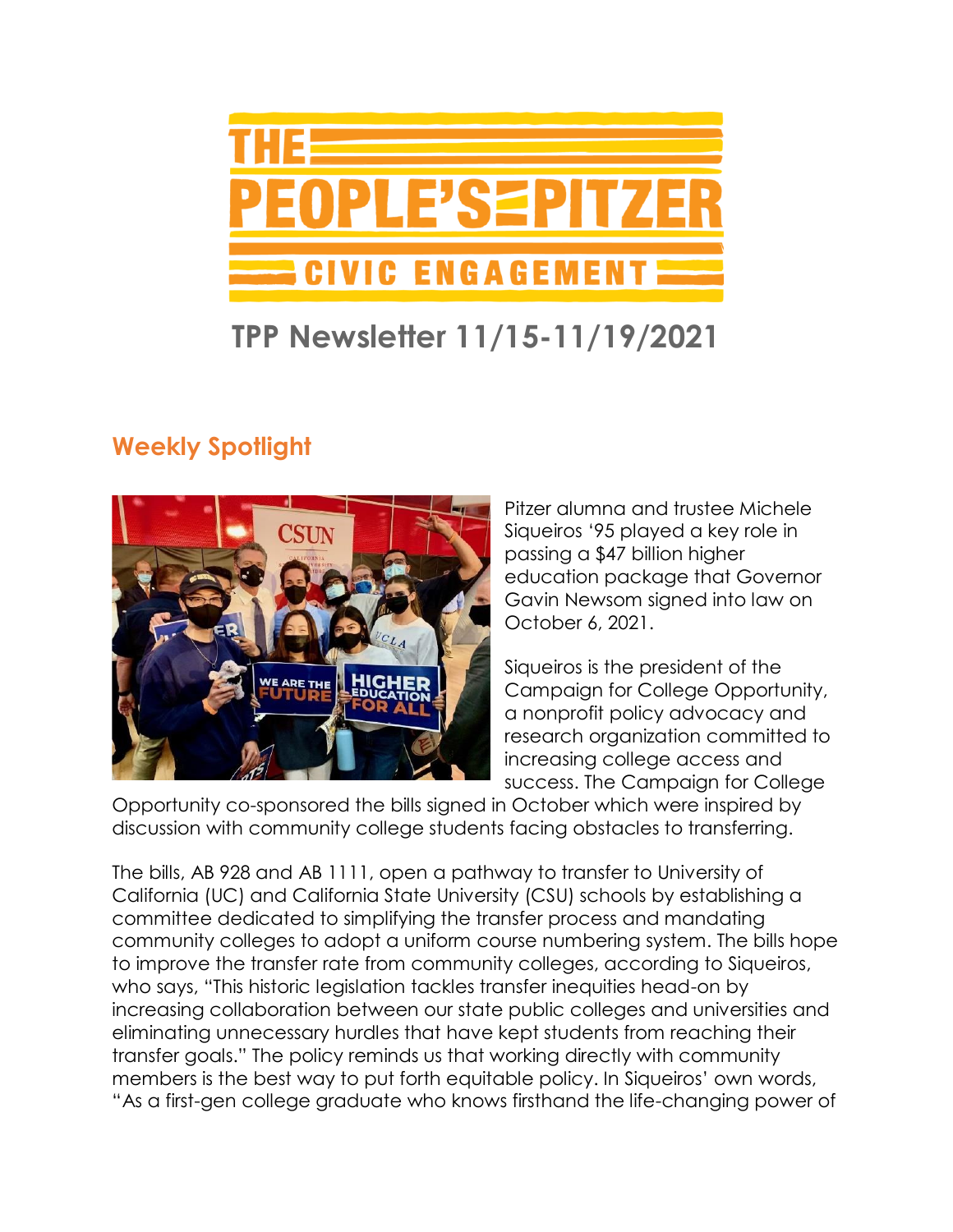a college education, especially for low-income, Black, and Latinx students, I am especially happy for the millions of community college students who will have a smoother path to transfer and reach their own college dreams."

#### **Volunteers Needed**

TODAY! Support the efforts of CEC community partners the [Latino/Latina](https://www.latinolatinaroundtable.org/)  [Roundtable of the San Gabriel and Pomona Valleys,](https://www.latinolatinaroundtable.org/) the [Labor Council for Latin](https://lclaa.org/)  [American Advancement \(LCLAA\),](https://lclaa.org/) and the [NAACP Pomona Valley Branch](https://www.naacp-pv.org/) to get the San Dimas city council to support a just map as it is moving from at-large to district elections.

Historically, the city of San Dimas has not had any people of color representation on the city council although the demographics of the city have changed. Now through the efforts of the Latino/Latina Roundtable, and with the help of the [Mexican American Legal Defense](https://www.maldef.org/) and Educational Fund and [SVREP,](https://www.svrep.org/) the city council is bypassing the possibility of having to go to court by agreeing to district elections in 2022 and 2024. This is already a victory and will help in being able to run and elect a Latino or Latina or person of color.The city council has held a number of hearings, including a recent one where it went through 38 maps and narrowed their support down to three. Although their proposed map was not included, the districts that are being proposed do include districts with a good percentage of people of color and particularly Latino and Asian Pacific.

#### **Show your support Monday, November 15 at 7 PM at San Dimas city hall (245 E. Bonita Ave.) where the city council will make its final decision on what map it will use for the redistricting.**

Conduct policy research with Pitzer Alumni Joana Chai-Chang Azterbaum (PZ'19) working with the Los Angeles Team of California Women's Foundation on exploring Trans-led Community Land Trusts. Email [joana.chaichangaz@gmail.com](mailto:joana.chaichangaz@gmail.com) for more information. The California Women's Foundation is an intersectional organization devoted to racial, gender, and economic justice. They support organizations led by frontline leaders who reflect the communities they champion. Learn more about the organization [here.](https://womensfoundca.org/)

You can also volunteer with the [TransLatin@ Coalition](https://www.translatinacoalition.org/) to support their prison letter program. The TransLatin@ Coalition is an organization formed by Trans Latin@ leaders who have come together in 2009 to organize and advocate for the needs of Trans Latin@s who are immigrants and reside in the US.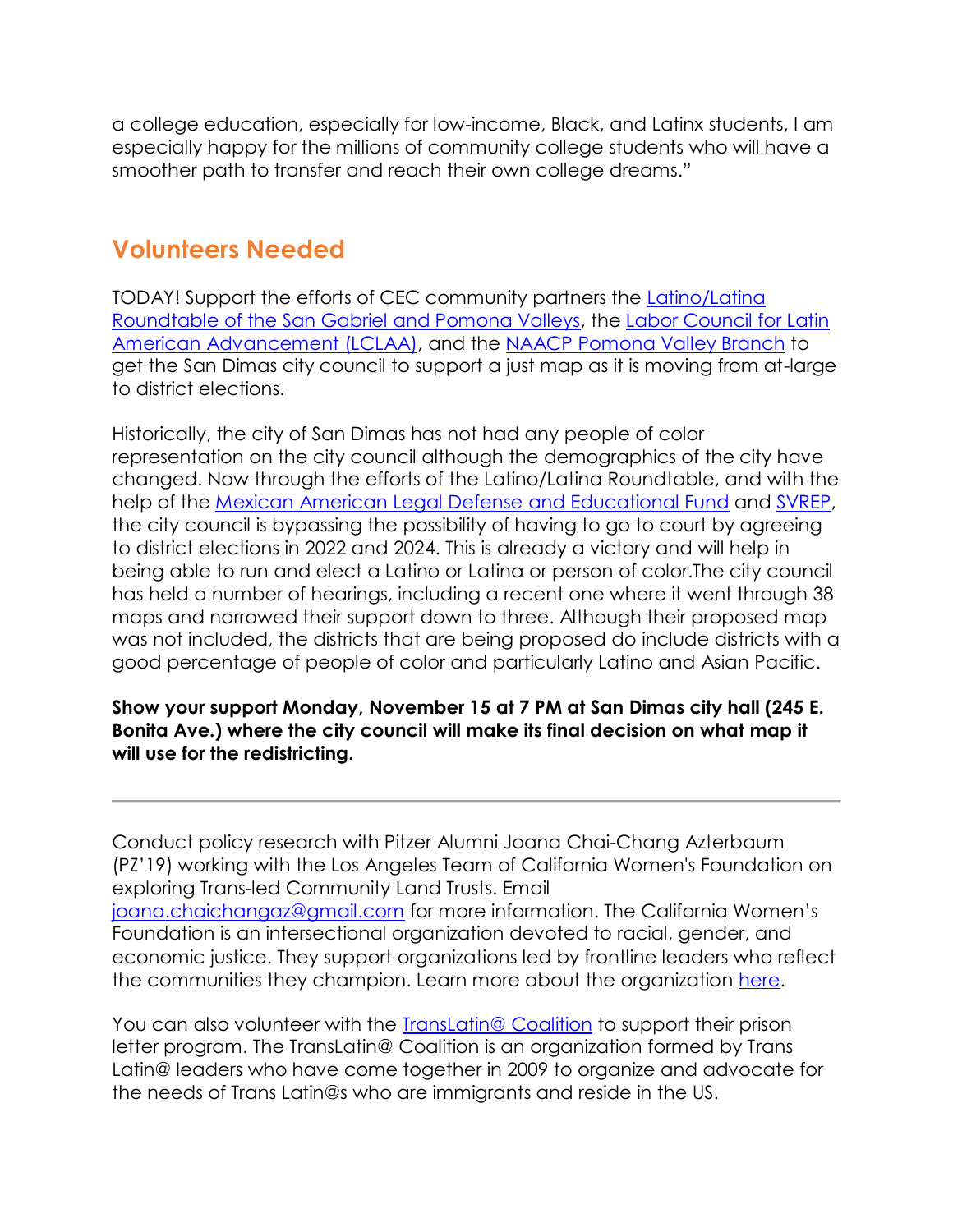## **November Events**



#### **Thursday, November 18 @ 5:30pm-6:45pm: Preparing for Civil Service in California: Workshop with Dana Nothnagel**

Register to attend [Virtual Event](https://pitzer.zoom.us/meeting/register/tZ0qduyprTIiG92rooA7fQbXoUUFmreBoidw)

Dana was born and raised in Illinois and graduated from Pitzer College in 2019 with a degree in Political Studies. After graduation she accepted a fellowship with the Capital Fellows Executive Fellowship program in Sacramento, CA. She was placed at the California Research Bureau, an advisory agency that provides nonpartisan, confidential research to the Governor's Office and Legislature. After completing her fellowship, she moved to the California Governor's Office of Planning and Research where she conducted research on the economic impact of national security investment in

California communities. Dana now serves as the Program Coordinator for the California Grants Portal, a new website focused on making over \$20 billion in State funding opportunities accessible to all Californians. Dana is eager to help Claremont students understand the impacts they can have on the lives of 40 million Californians through a career in California's capital.

#### **Debating for Democracy Letter Writing Workshop Tuesday, November 30th | 1:30pm**

Join Professor Van Sickle-Ward's U.S. Democracy in Comparative Perspective class for a Debating for Democracy Letter Writing Workshop.

Every year, Pitzer works with Project Pericles to promote civic engagement within higher education through a letter-writing project: [Debating for Democracy \(D4D\).](https://www.pitzer.edu/cec/community-pillars/peoples-pitzer/debating-democracy/) D4D is an annual competition where students research, develop, and advocate their opinions and positions on current public policy issues. Pitzer students will produce a co-written (two Pitzer/non-senior students minimum), two page letter to a federal or state elected official advocating for a legislative response to a current issue. The primary goal of D4D is to inspire and encourage all participants to become successful and resourceful advocates in their community. Out of the thirty Periclean institutions, five winning teams will be selected to receive \$500 towards mobilizing on their issue back at their home college the following year. Attend this workshop to learn more about writing a winning letter!